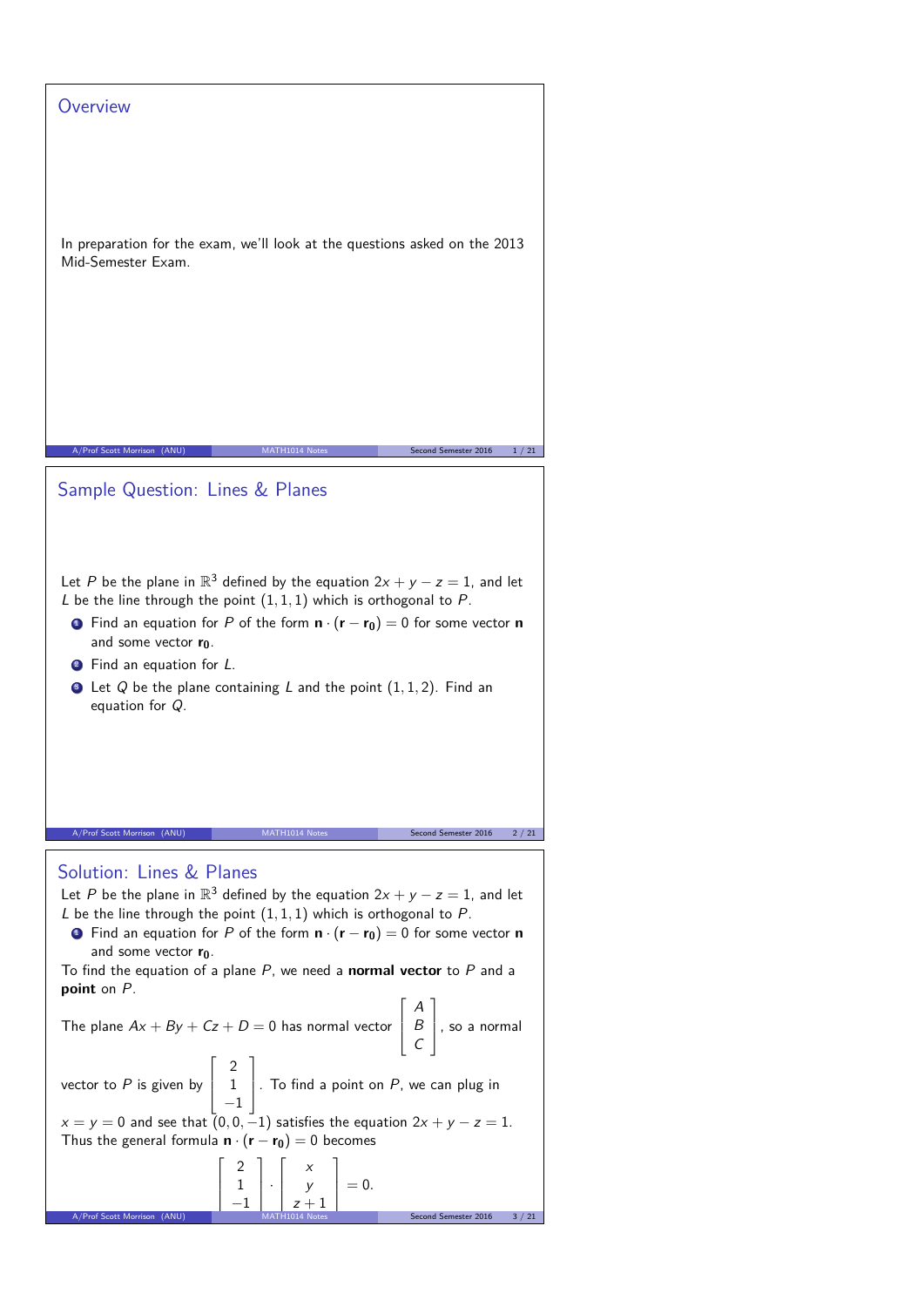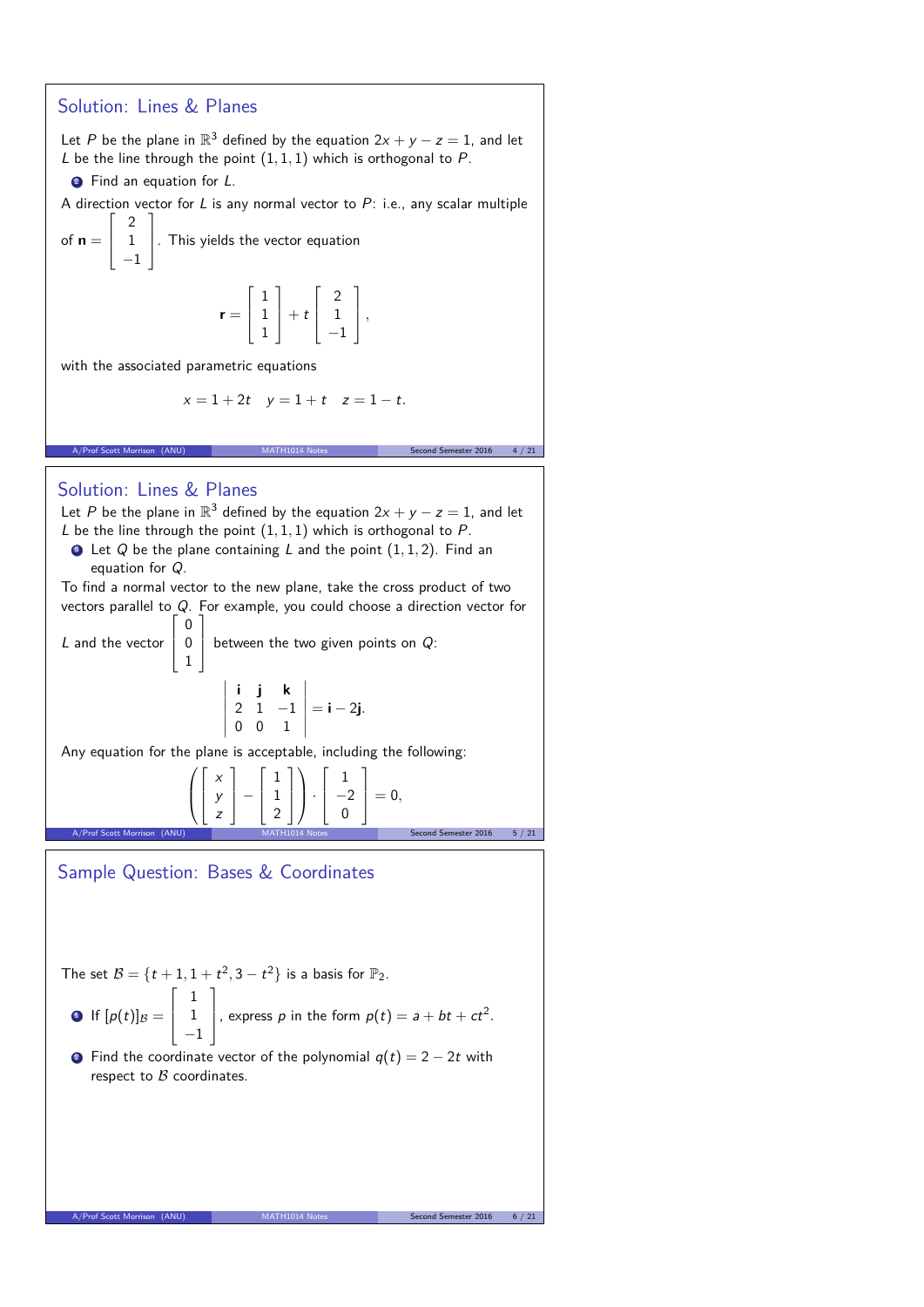## Solution: Bases & Coordinates

The set  $B = \{t+1, 1+t^2, 3-t^2\}$  is a basis for  $\mathbb{P}_2$ .

**9** If 
$$
[p(t)]_B = \begin{bmatrix} 1 \\ 1 \\ -1 \end{bmatrix}
$$
, express *p* in the form  $p(t) = a + bt + ct^2$ .

Since the B coordinates of p are 1, 1, and  $-1$ , we have

$$
p(t) = 1(t + 1) + 1(1 + t2) - 1(3 - t2) = -1 + t + 2t2.
$$

A/Prof Scott Morrison (ANU) MATH1014 Notes Second Semester 2016 7 / 21

Solution: Bases & Coordinates

The set  $B = \{t+1, 1+t^2, 3-t^2\}$  is a basis for  $\mathbb{P}_2$ .

• Find the coordinate vector of the polynomial  $q(t) = 2 - 2t$  with respect to  $B$  coordinates.

We need a*,* b*,* and c such that

$$
a(t+1)+b(1+t^2)+c(3-t^2)=2-2t.
$$

Collecting like powers of  $t$  gives us a system of equations:

$$
a+b+3c = 2
$$
  

$$
a = -2
$$
  

$$
b-c = 0.
$$

The unique solution to this is  $a = -2$ ,  $b = c = 1$ . To protect against algebra mistakes, check that

$$
-2(t+1)+1(1+t^2)+1(3-t^2)=2-2t.
$$

A/Prof Scott Morrison (ANU) MATH1014 Notes Second Semester 2016 8 / 21

Sample Question: Vector Spaces

Decide whether each of the following sets is a vector space. If it is a vector space, state its dimension. If it is not a vector space, explain why.

 $\bullet$  A is the set of 2  $\times$  2 matrices whose entries are integers.

 $2$   $\,$   $\,$   $\,$   $\,$   $\,$   $\,$  is the set of vectors in  $\mathbb{R}^{3}$  which are orthogonal to  $\Gamma$  $\overline{ }$ 

 $\bullet$  C is the set of polynomials whose derivative is 0:

$$
C = \{p(x) \in \mathbb{P} \mid \frac{d}{dx}p(x) = 0\}.
$$

1 0 2 T  $\vert \cdot$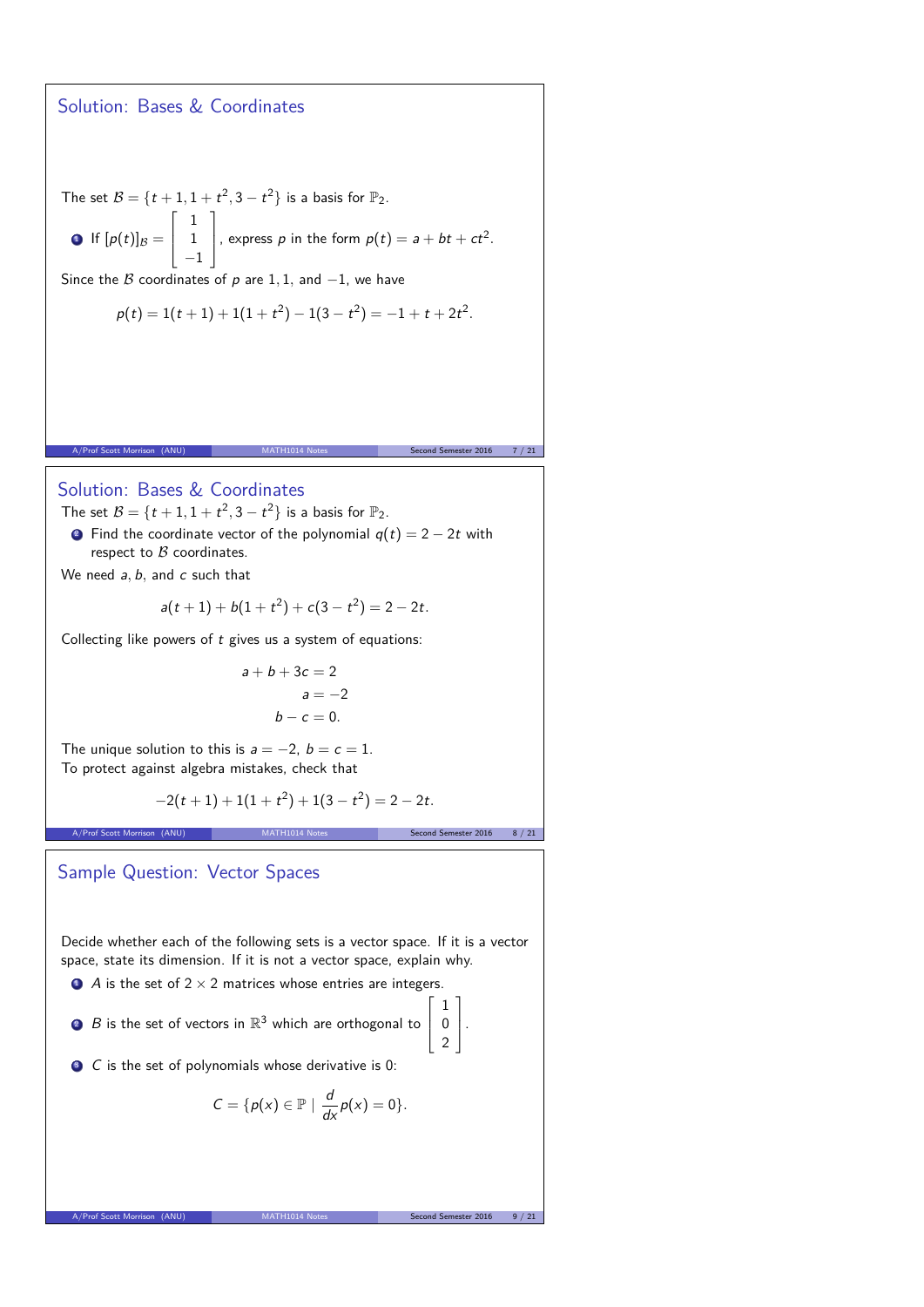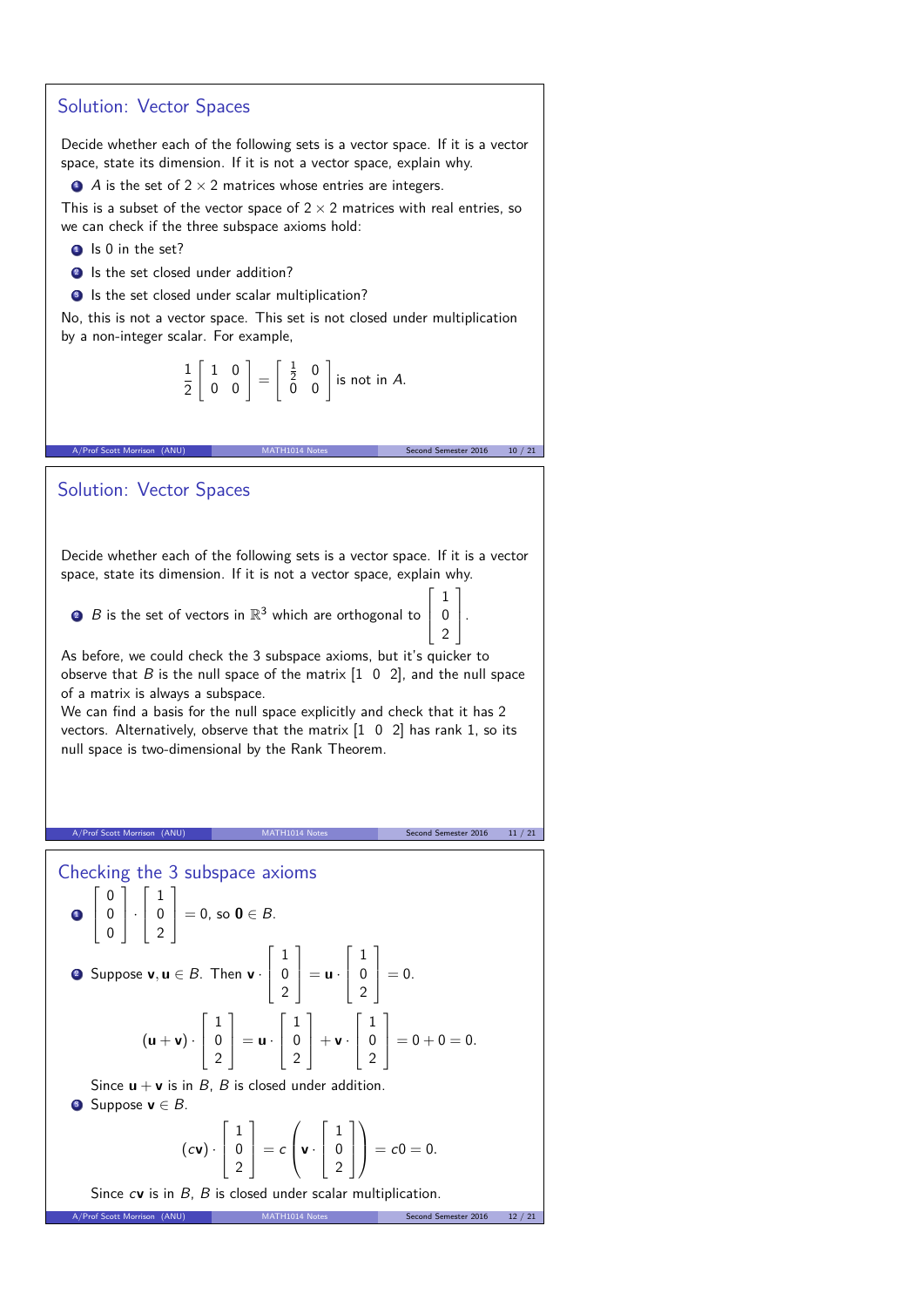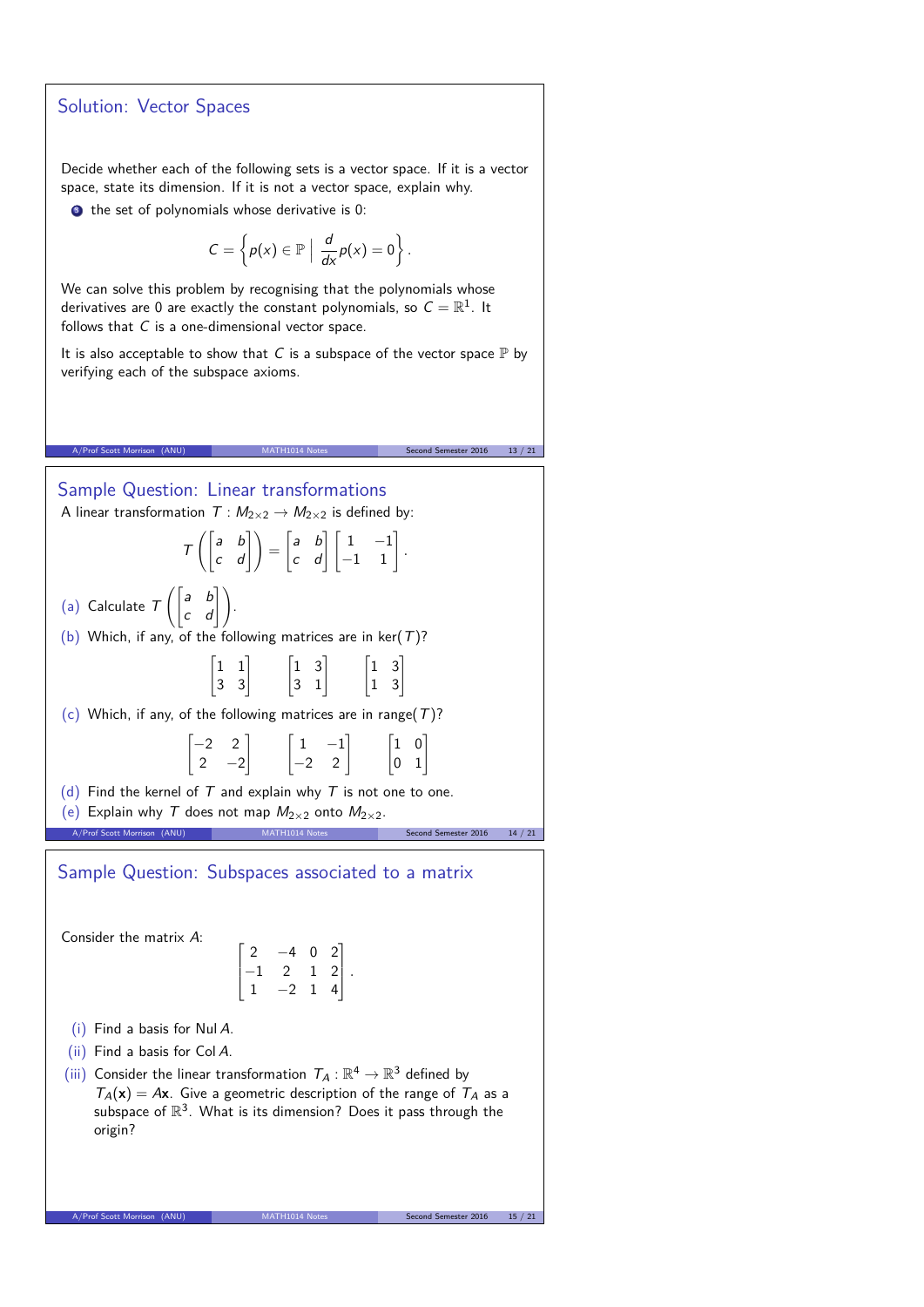